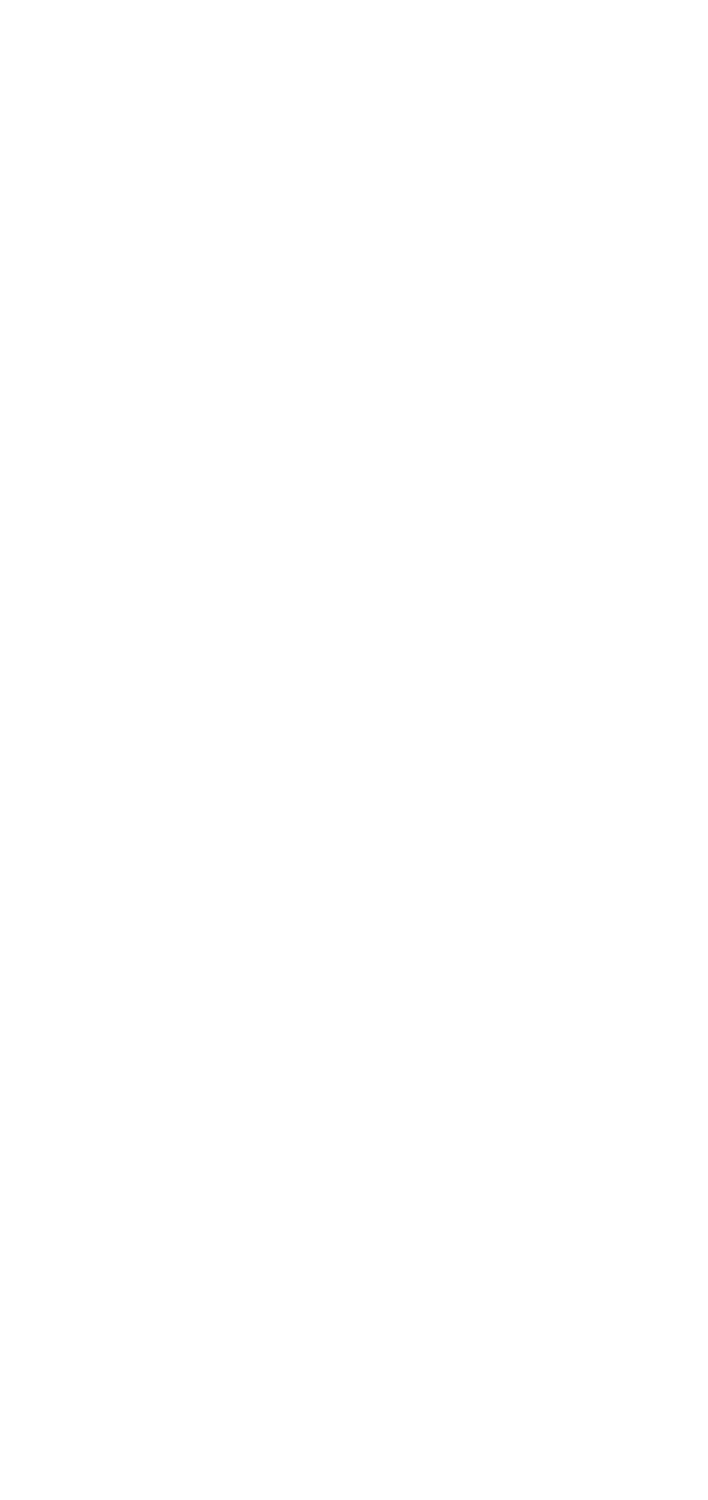# **Contents**

| Welcome to AIB                                             | page 2  |
|------------------------------------------------------------|---------|
| <b>Account Fees</b>                                        | page 3  |
| Debit Card Use abroad                                      | page 5  |
| <b>Payment File Origination Charges</b>                    | page 6  |
| <b>Service Charges</b>                                     | page 7  |
| Foreign Exchange & International Payments                  | page 10 |
| How to Minimise Account Fees and<br><b>Service Charges</b> | page 10 |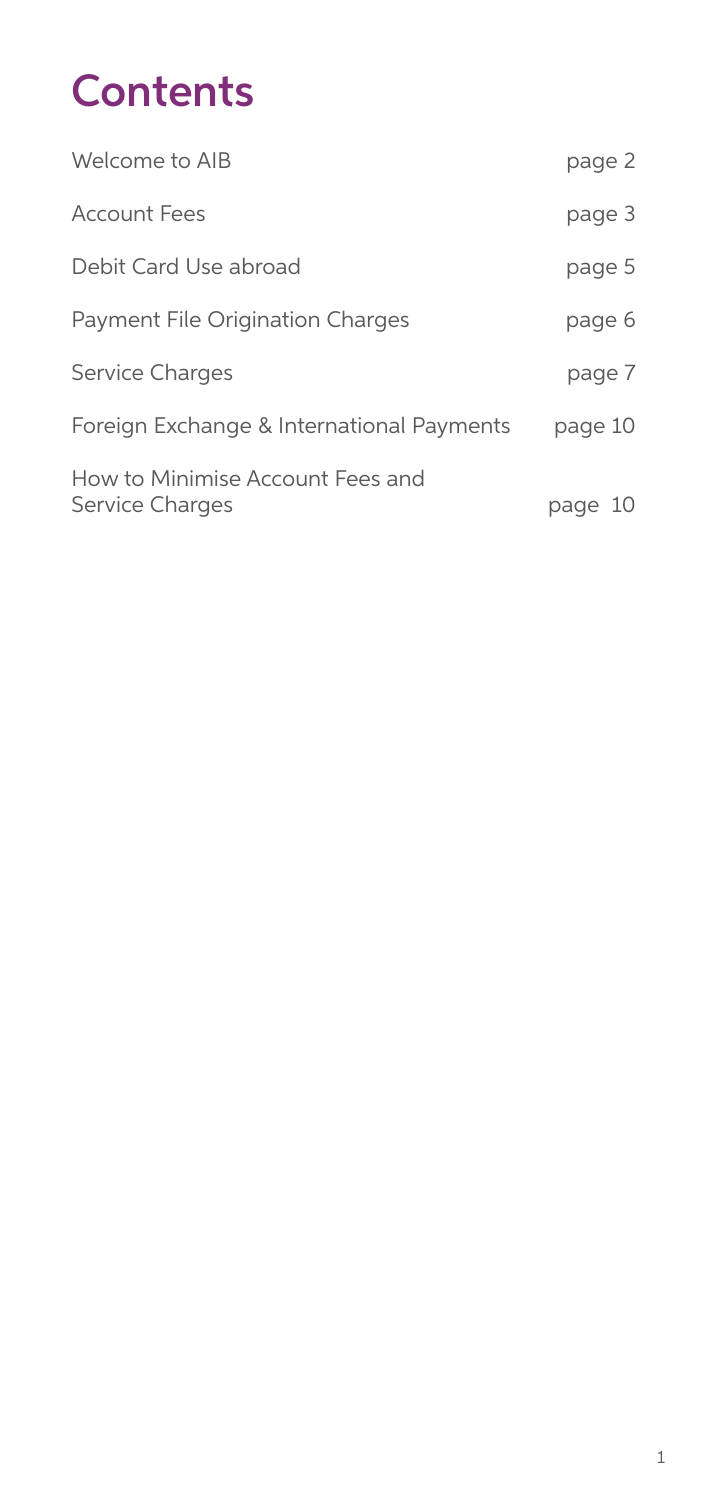### Welcome to AIB

The purpose of this guide is to provide you with all the information you need to help you understand the fees and charges associated with your business account and how you could minimise the charges you may incur.

There are two types of fees and charges associated with your euro business account:

- 1. Bank fees and charges which can be grouped into three categories –
	- Account Fees
	- Payment File Origination Charges
	- Service Charges

#### 2. Government Charges

There are certain Government charges which the Bank is obliged by law to collect from you. Government charges are debited to your account even if you qualify for free account transactions. Under current legislation, the following Government charges apply:

Cheques: €0.50 stamp duty per cheque. Medallion Stamp Duty for cheque books ordered on or after 1st January 2009 is calculated as each cheque is presented and paid on your account and applied quarterly in arrears on the last business day of March, June, September and December.

Domestic Euro Bank Draft: €0.50 Medallion Stamp Duty per draft. This is applied at point of sale.

Debit Cards: Government Stamp Duty will be charged at a rate of €0.12 per ATM transaction. Government Stamp Duty only applies to ATM transactions carried out within Ireland (excluding Northern Ireland). This charge is capped at €2.50 if you only use your debit card for ATM transactions and capped at €5 if you use your debit card for both purchases and ATM transactions. Government Stamp Duty charge on debit cards is applied in January, for the previous year.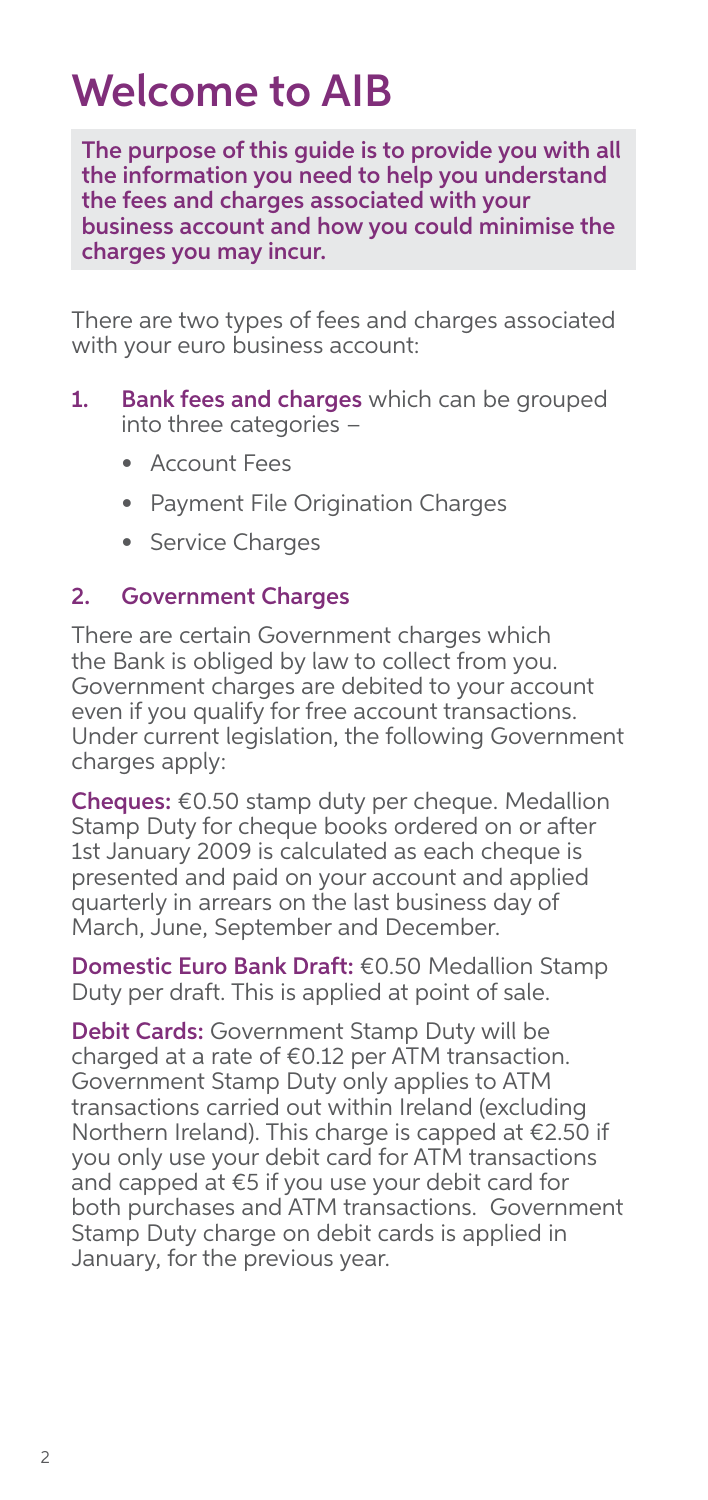# Account Fees

### What are Account Fees?

These are fees which are charged for the processing of lodgements, withdrawals, cash handling and the maintenance of your account. Not all of these fees necessarily apply to your account but below is a detailed breakdown of what they are and how much they cost.

### **Account Maintenance Fee**

This covers the cost of running your account.

### B. Account Transaction Fees

### Automated Transactions <del>€</del>0.20 each

This fee applies to the following transactions:

- Debit Card purchases
- $\bullet$  Contactless transactions $^{(1)}$
- Standing Orders
- Direct Debits
- Automated Debit & Credit transactions including transactions through:
	- AIB Phone & Internet Banking
	- AIB Mobile Banking
	- AIB Kiosk Banking
	- AIB Tablet Banking
	- iBusiness Banking(2)
- (1) The transaction fee for Contactless transactions with your AIB Debit Card will be waived until further notice.
- (2) Certain inter-account transfers between branch and foreign currency hold accounts can be initiated electronically on iBB but require staff intervention to process and therefore will attract the paper/staff assisted transaction fee. Details of these transactions can be provided on request.

### Self-Service Transactions **€0.35** each

This fee applies to the following transactions:

- ATM withdrawals $(3)$
- Cash & Cheque Lodgement Machine Transactions<sup>(4)</sup>
- (3) Includes: Domestic, Eurozone and Non-Euro Automated Teller Machine (ATM) transactions.
- (4) Cash handling and items in lodgements fees also apply, where applicable.

€4.50 per quarter or part thereof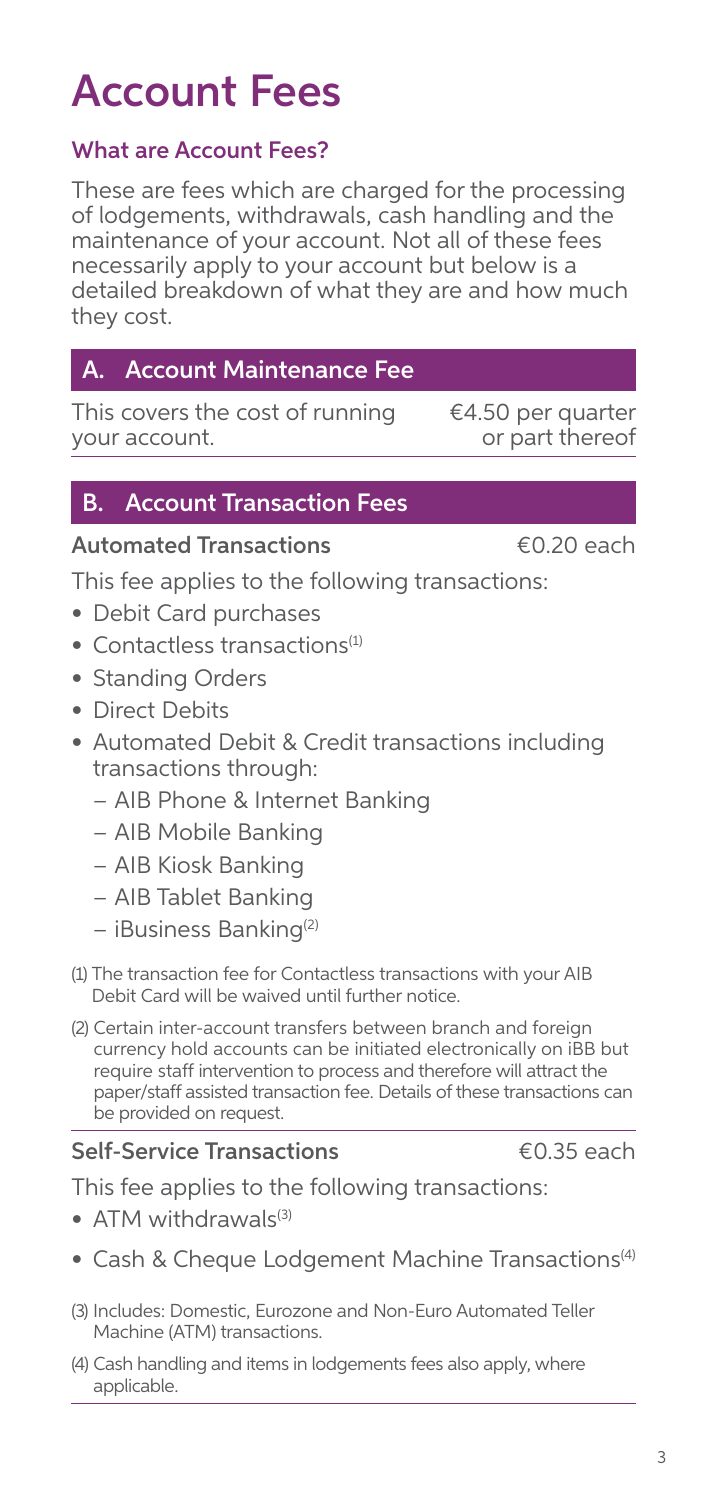#### Paper/Staff Assisted Transactions<sup>(5)</sup>  $\epsilon$ 0.39 each

This fee applies to the following transactions:

- Cheques
- Withdrawals
- $\bullet$  Lodgements<sup>(6)</sup>
- Staff Assisted Transactions at any AIB branch counter or in the Post Office
- (5) Cash handling and items in lodgement fees also apply, where applicable.
- (6) This includes a lodgement completed in another bank or an AIB branch other than the branch where the account is held. A lodgement with or without a reference will be charged at the same price.

### Items in Lodgements <del>€</del>0.20 each

These are paper, non-cash items contained in a lodgement and include cheques, drafts and paper account withdrawals.

Please Note: Certain channels/devices require that cash, coin and cheques be processed as separate lodgements, including items lodged in An Post

### C. Other Transactions

| Cash Handling*            | per €100 |
|---------------------------|----------|
| Notes Lodged              | €0.45**  |
| Notes Paid Out            | €0.45    |
| Notes Exchanged for Notes | €0.90    |
| Notes Exchanged for Coin  | €2.45    |
| Coin Lodged               | €2.00**  |
| Coin Paid Out             | €2.00    |
| Coin Exchanged for Coin   | €2.00    |
| Coin Exchanged for Notes  | €2.45    |

\*Cash Handling includes cashing cheques written by you. Cash Handling charges are applied in proportion for amounts less than €100. Transaction fees may be incurred. \*\*Including Notes/Coin lodged at An Post.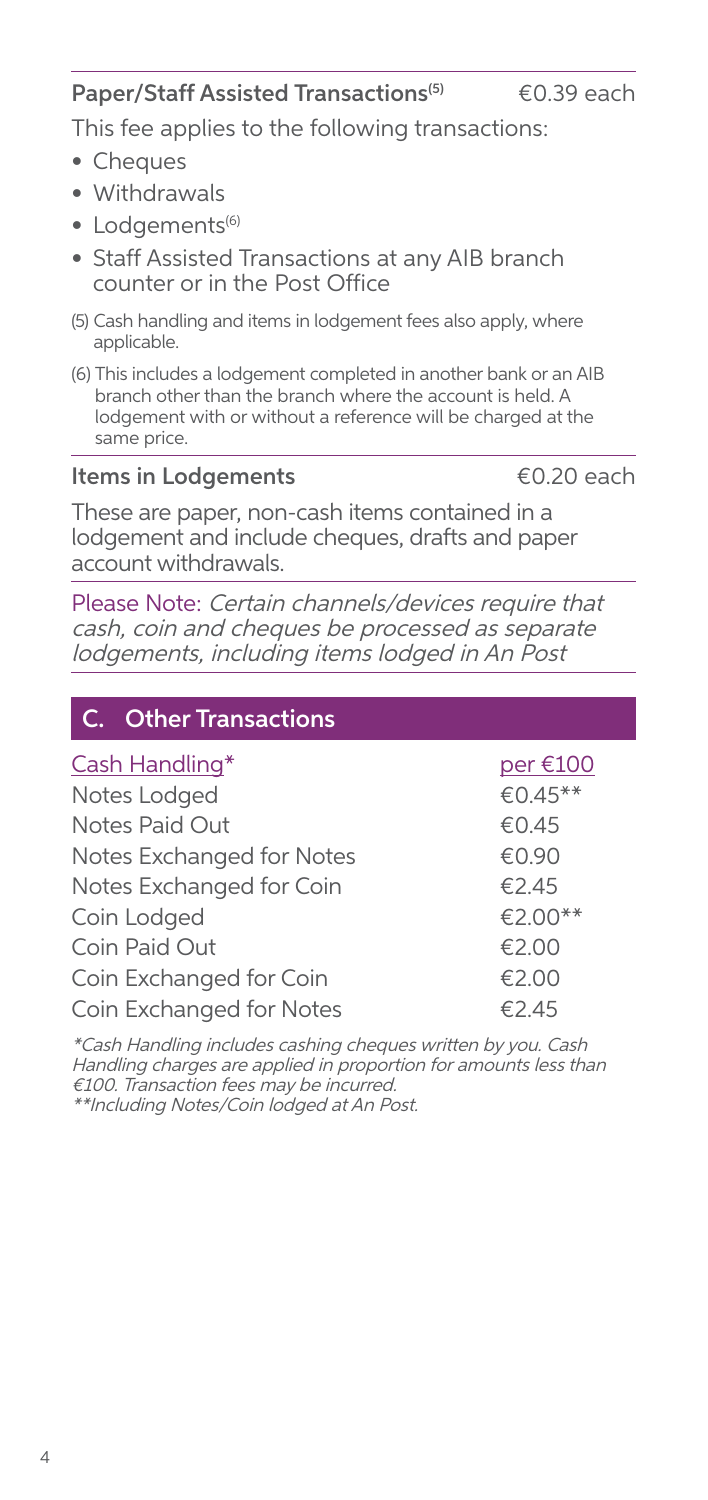## When are Account Fees charged?

Account fees are calculated quarterly on the last working Friday of February, May, August and November. Fees are charged to customer accounts in March, June, September and December. The fee will be charged on the 28th or where the 28th is not a business day, the next business day.

If in any quarter the fees and charges exceed €10.00, we will provide you with a detailed breakdown of the amount being charged at least ten business days before they are charged. A breakdown of amounts of €10.00 or less is available on request.

Fees and charges are also calculated and charged upon closure of your account.

# Debit Card Usage Abroad

Point of Sale Purchase, Contactless and Cash Withdrawal Transactions

In addition to the charges outlined below, account transaction fees may also apply.

The transaction fee on Contactless transactions will be waived until further notice.

Non-euro transactions attract additional charges as follows:

| <b>Currency Conversion Fees</b>                                 |                                                              |
|-----------------------------------------------------------------|--------------------------------------------------------------|
| Point of Sale Purchase<br>including Contactless<br>Transactions | 1.75% of euro value<br>(Minimum €0.45,<br>Maximum $£11.00$ ) |
| Note: No minimum fee for<br><b>Contactless Transactions</b>     |                                                              |
| Cash Withdrawal Transactions                                    | 2.5% of euro value                                           |
| <b>Commission Charges</b>                                       |                                                              |
| Cash Withdrawal Commission                                      | 1% of euro value<br>(Minimum €2.00,<br>Maximum €6.00)        |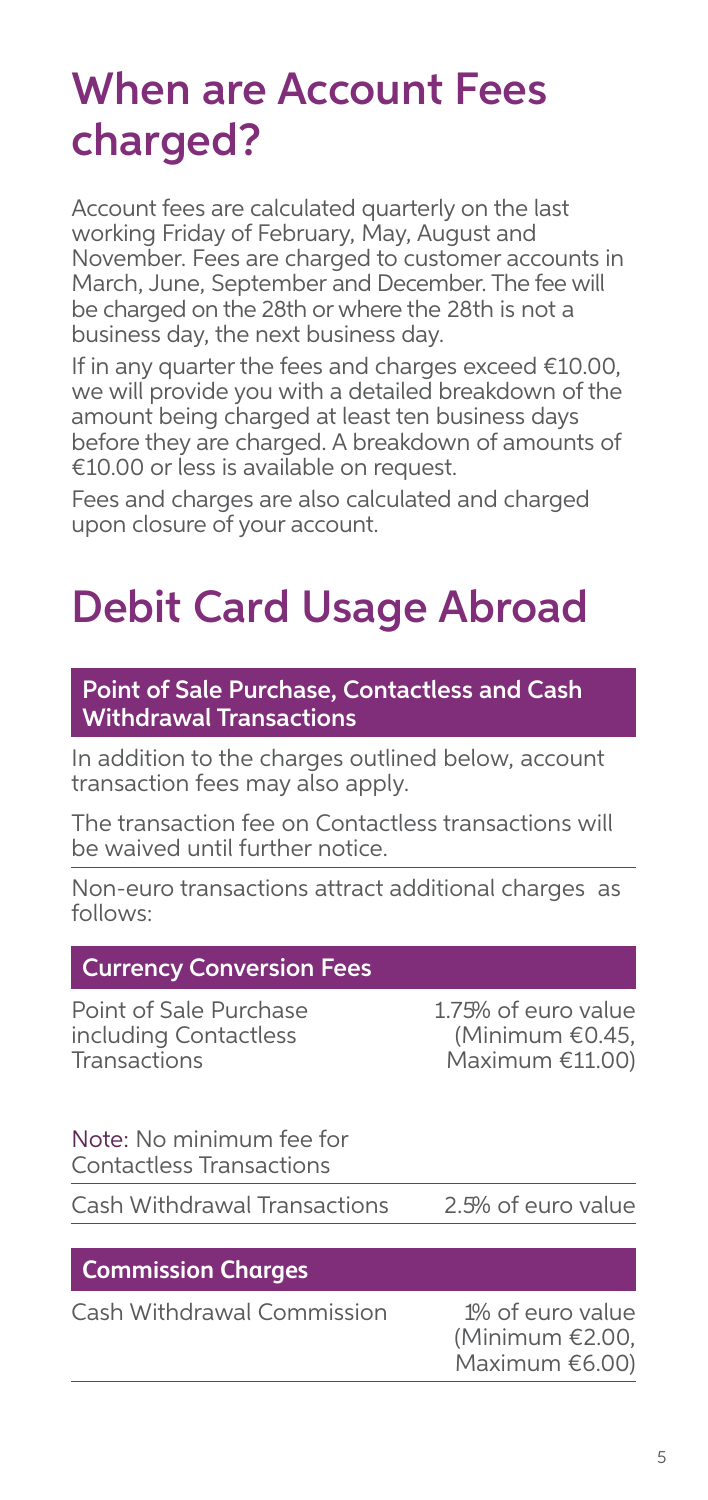# Payment File Origination Charges

Please Note: You need iBusiness Banking (iBB) to submit Payment Files. Payment Files can contain SEPA Direct Debits or Credit Transfer Payments including SEPA and/or Multicurrency Payments.

The SEPA Direct Debit and SEPA Credit Transfer Payment File fee is €0.07 per transaction. There is a minimum charge of €6.35 per month.

SEPA Direct Debit and SEPA Credit Transfer Payment File charges are accrued monthly and charged to your nominated billing account on a quarterly basis in arrears. The billing quarters are Dec-Feb, March-May, June-August and Sept-Nov.

A Multicurrency (MCY) Payment File may contain SEPA Payments to SEPA countries and territories and/or Multicurrency Payments to most destinations worldwide.

Once a file has successfully been validated and authorised by you, AIB will deem the file to have been processed and will charge for each transaction originated in the file. This includes files that have been subsequently cancelled and files that have failed for funds.

\*Account transaction fees will apply for SEPA and MCY Payment Files and International Payment fees will apply for International Payments (Non-SEPA) contained in MCY Files.

An additional iBB service charge will be charged for Multicurrency Payment File services, please refer to page 9 of this brochure.

AIB will provide you with a detailed breakdown of the amount being charged to your account 14 calendar days before it is charged.

\*For further details of account transaction fees please refer to pages 3 & 4 of this brochure and for International Payment fees, please refer to the relevant pricing schedules listed below which are available on www.aib.ie or on request at your local AIB branch:

- Schedule of International Transaction Charges
- A Guide to Currency Accounts
- A Guide to Sterling Current Accounts

Autorec €0.03 per item, subject to minimum of €25.00 per month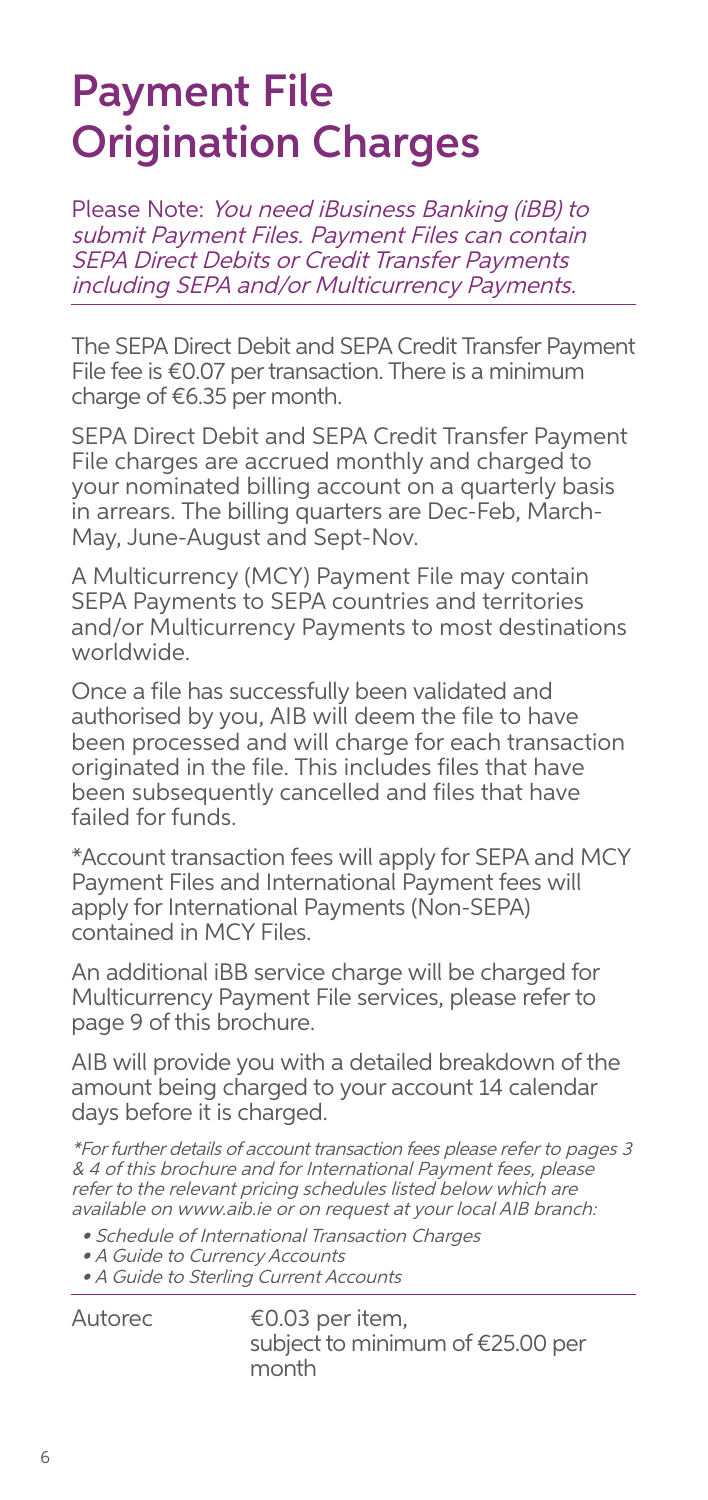# Service Charges

Service Charges cover a wide range of services provided by AIB Bank. As you avail of each service, the appropriate charge will be debited to your account and will appear on your account statement. Account transaction fees may also apply.

|  | <b>Duplicate Bank Statements!</b> |
|--|-----------------------------------|
|  |                                   |

Duplicate Statements €3.00 per page

Note: eStatements may be accessed through AIB Phone & Internet Banking and can be printed free of charge

| <b>Unpaid items</b>                                              |                 |
|------------------------------------------------------------------|-----------------|
| Items <sup>#</sup> lodged to your account<br>and returned unpaid | €4.44 per item  |
| Items# presented on your account<br>and returned unpaid          | €10.00 per item |

# Cheques, withdrawals, standing orders and direct debits\*.

\* This charge will also apply where a direct debit is rejected before the requested collection date

### Standing Orders

| Manual Standing Order Set up | €4.50 per<br>request## |
|------------------------------|------------------------|
| Manual Standing Order        | €2.50 per              |
| Amend/Cancel                 | request##              |

*AIB Phone & Internet Banking customers can set up, amend and cancel Standing Orders for free on AIB Phone & Internet Banking and AIB Kiosks.*

##A Manual Standing Order Amendment fee will apply where one or more of the following fields on an existing Standing Order is changed: Sender Name, Sender Reference, Amount, Receiver Name, Receiver Reference and Receiver BIC and IBAN. A request to change any other field will result in the manual cancellation of the existing Standing Order and the manual set up of a new Standing Order with both fees applying to the account.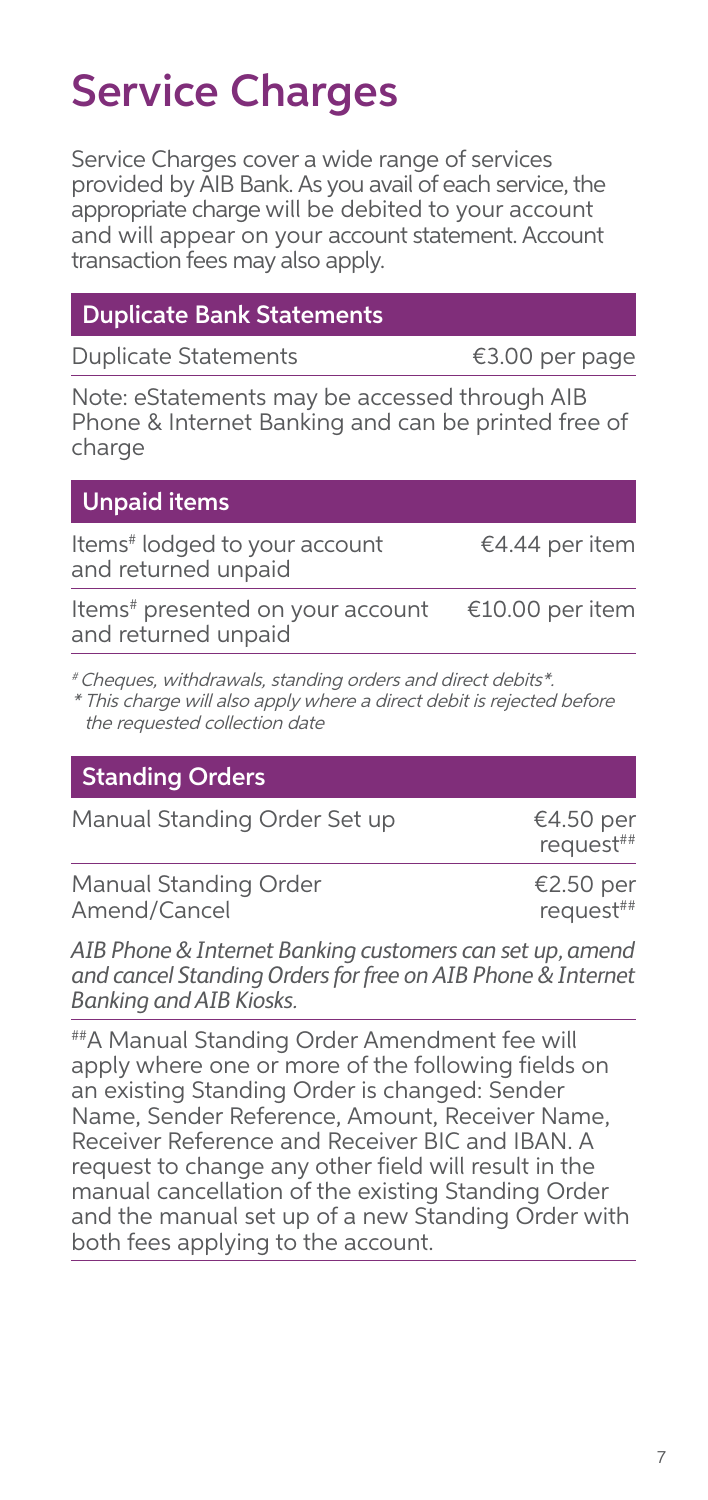| Bank Drafts – payable in euro for<br>use in the Republic of Ireland       | €3.00 per item<br>plus MSD(7)   |
|---------------------------------------------------------------------------|---------------------------------|
| Stop Payment                                                              | €2.00 per item                  |
| Additional/Replacement Card<br>Reader for AIB Phone & Internet<br>Banking | €5.50 per request               |
| Auditor's Reports (per report)                                            | €30.00 per<br>Report (plus VAT) |

(7)Medallion Stamp Duty is currently charged at a rate of €0.50 per item.

|  |  |  | <b>Domestic Credit Transfer</b> |  |
|--|--|--|---------------------------------|--|
|--|--|--|---------------------------------|--|

Other Services

Paper Paylink Euro Standard Instruction to be completed via the branch\*

\*Paper Paylink Euro Urgent instruction to be completed via the branch

Inter-Bank Same Day Value Payments €12.70 per item – via iBusiness Banking (iBB)

\*To complete a Domestic Credit Transfer via the branch, please use the Paylink Euro Form.

### Referral Items

These charges apply when cheques, withdrawals, direct debits and standing orders are presented for payment on your account and, when paid, place the account in an unauthorised overdraft position (max of five per day)

€5.15 per item

€25.00 per item

€0.00

### iBusiness Banking Service charges

| No of Entities                                                  | Annual Charge* |
|-----------------------------------------------------------------|----------------|
| One Entity                                                      | £250           |
| Two Entities                                                    | €400           |
| Three entities or more                                          | €500           |
| *iBB Service Charge is charged per quarter (or part thereof) in |                |

arrears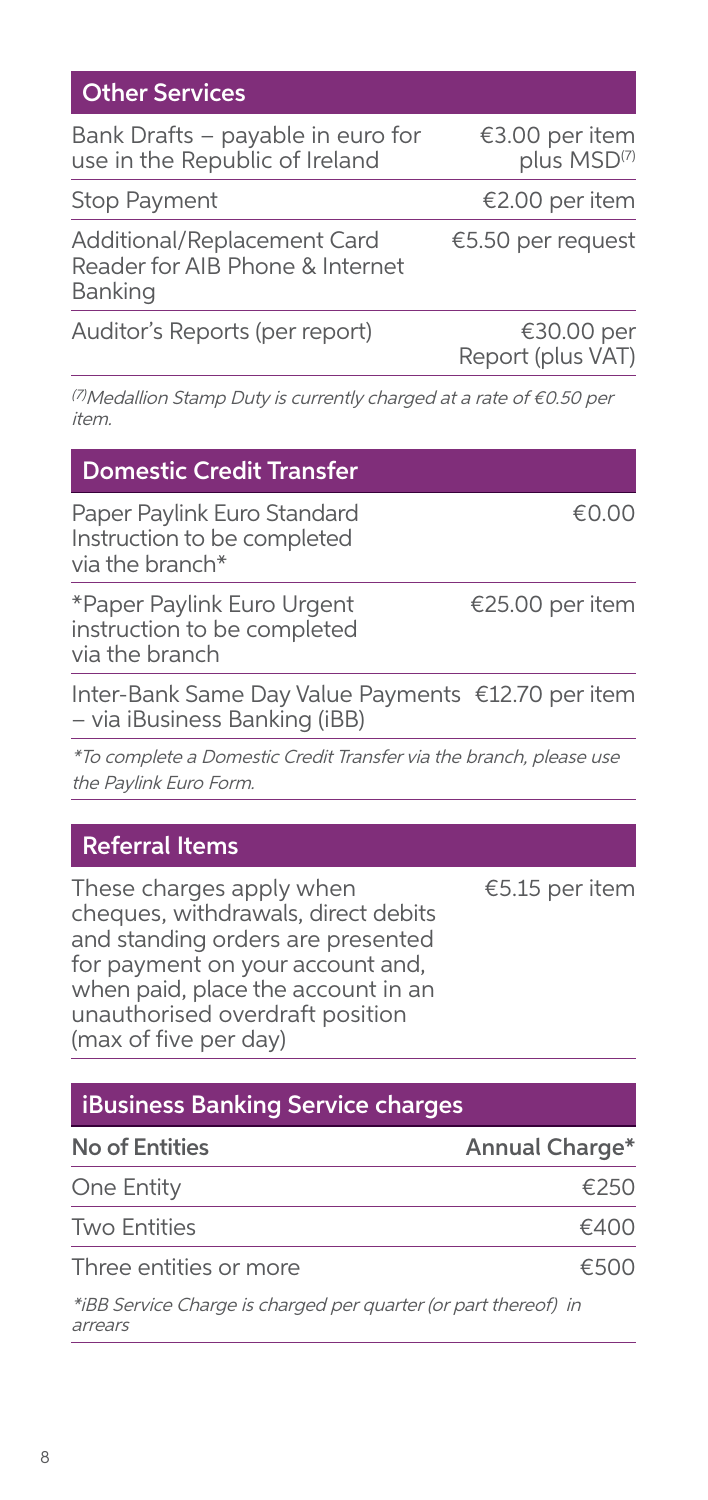iBB service charges are calculated in arrears on the last working Friday of February, May, August, November and are debited from the nominated iBB Billing account on the 1st business day in April, July, October and January.

An additional service charge of €250 per quarter will be charged for the Multicurrency (MCY) option of the Payment Files service on iBB.

The MCY option charge is calculated quarterly in arrears on the last working day of March, June, September and December and will be debited from the nominated billing account in April, July, October and January respectively.

AIB will provide you with a detailed breakdown of the amount being charged to your account at least 14 calendar days before it is charged.

### Direct Files Submitters (DFS)

One off set up charge **€10,000.00** 

Annual maintenance fee <del>€1,000.00</del>

\* DFS maintenance fee is charged quarterly in arrears.

The DFS maintenance fees are calculated in arrears and are debited from the nominated account in:

> April for the preceding quarter of January to March,

> July for the preceding quarter of April to June,

> October for the preceding quarter of July to September, and

> January for the preceding quarter of October to December.

AIB will provide you with a detailed breakdown of the amount being charged to your account at least 14 calendar days before it is charged.

### Services for which there is no charge

Euro Cheques drawn on Banks within the Republic of Ireland sent for collection

Cheque/Document Retrieval

Duplicate Certificates of Interest/Balance

Interim Certificates of Interest/Balance

Night Safe Wallet rental

Character/Status Enquiry

Paper Paylink Euro Standard Instruction to be completed via the branch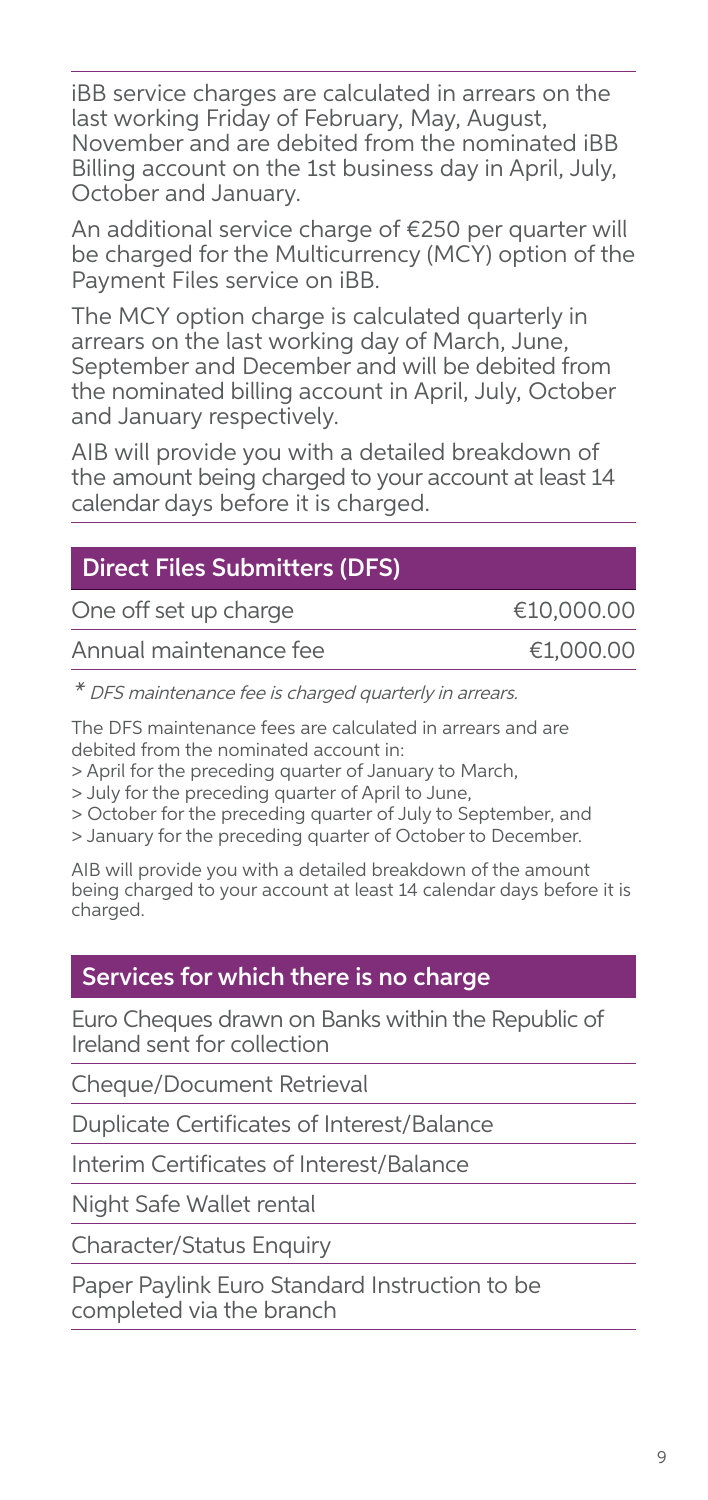# Foreign Exchange and International Payments

Please refer to our "Schedule of International Transaction Charges" booklet available from any AIB branch. A separate schedule is also available for foreign currency hold accounts.

## How to Minimise Account Fees and Service Charges

The efficient use of electronic and payment services is key to cost effective banking. Paying creditors and/ or staff wages and salaries electronically is cheaper than making payments at our branch counters, by writing cheques or paying by cash.

### 1. Banking Online

iBusiness Banking (iBB) offers a wide range of services to business customers, which will make routine banking more convenient as well as decreasing the cost of carrying out your banking business.

This service allows you to:

- Access real time information on your cash position across your branch, currency and business credit card accounts
- Make payments between your own accounts and to third party accounts
- Make payments from your own accounts in all major currencies to most destinations worldwide on a standard or urgent basis
- Create Payments Files to pay staff and suppliers in Ireland and manage direct debits. Payment Files can be forward dated by up to 30 days
- View accrued interest on your debit and credit account balances
- View balances and transactions on accounts in other financial institutions
- Analyse your transactions by searching and filtering your account history for up to 180 days by amount, date or description.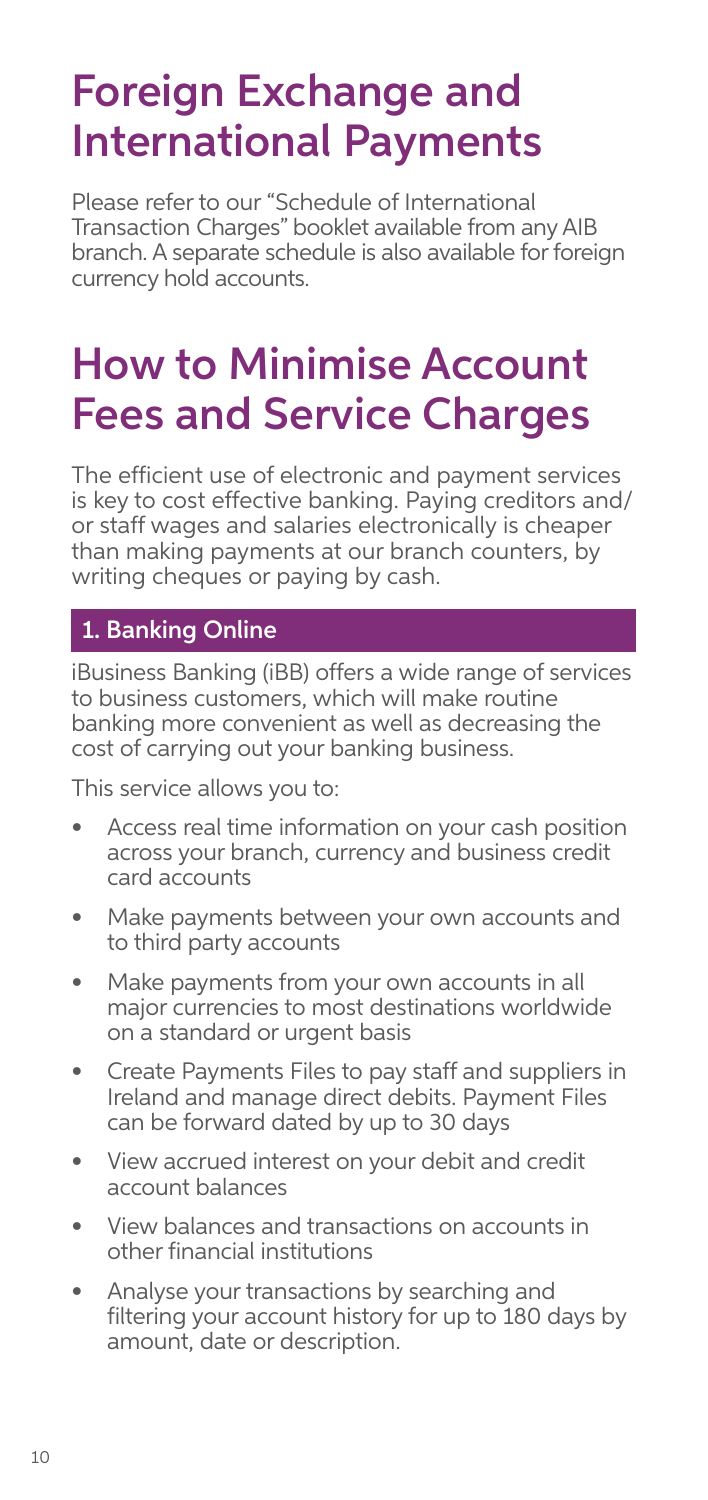### 2. Other Ways of Minimising Fees and Charges

- You can avoid incurring unnecessary unpaid charges or referral item charges by checking your account balance regularly to ensure there is sufficient funds to pay cheques, standing orders and direct debits presented
- By operating your account within the authorised limit, or in credit in the absence of an agreed limit, you can avoid incurring surcharge interest or referral item charges
	- At present the surcharge interest rate is 12% (variable) per annum and is payable on unauthorised balances in addition to the Bank's AA Overdraft rate, or such other rate as may have been agreed with you. If you feel that you need a new or increased facility, you should contact your branch or Relationship Manager
- Acceptance of debit and credit card payments could help to reduce the cash and cheque elements of your lodgements. There is also an associated reduction in security risk derived from lower cash holdings
- Using a Company Visa Card to cover employee's expenses is cheaper than paying expenses by cheque or cash.

Terms and conditions apply.

Allied Irish Banks, p.l.c. is regulated by the Central Bank of Ireland.